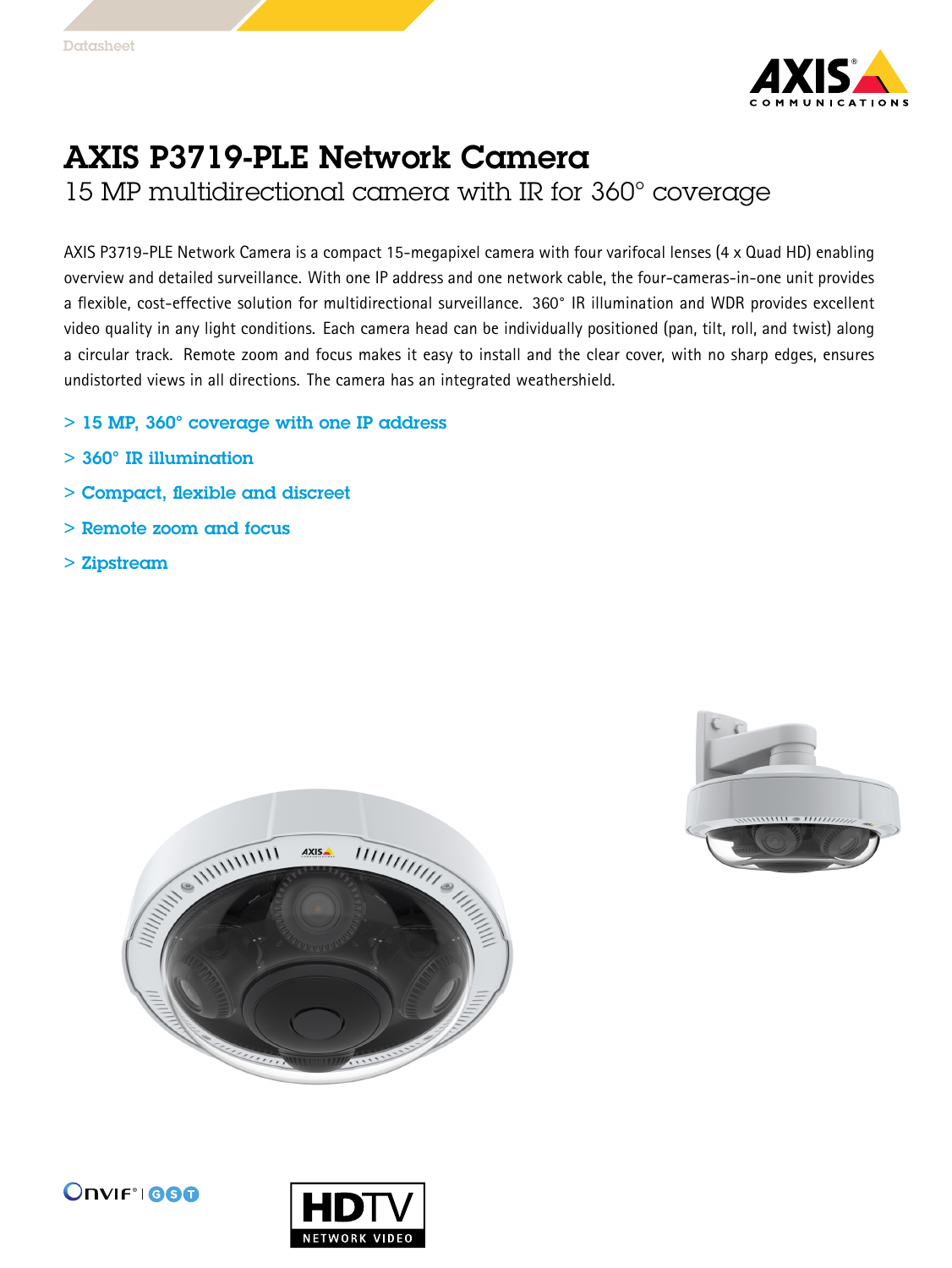## AXIS P3719-PLE Network Camera

| Camera                                  |                                                                                                                                                                                                                                                                                                                                                                             |
|-----------------------------------------|-----------------------------------------------------------------------------------------------------------------------------------------------------------------------------------------------------------------------------------------------------------------------------------------------------------------------------------------------------------------------------|
| Image sensor                            | 4 x 1/2.5" progressive scan RGB CMOS                                                                                                                                                                                                                                                                                                                                        |
| Lens                                    | Varifocal, 3-6 mm, F1.8-2.6<br>4 x 1440p capture mode:<br>Horizontal field of view: 101°-49°<br>Vertical field of view: 54°-29°<br>Diagonal field of view: 116°-58°<br>Motorized focus, motorized zoom                                                                                                                                                                      |
| Day and night                           | Automatically removable infrared-cut filter                                                                                                                                                                                                                                                                                                                                 |
| Minimum<br>illumination                 | Color: 0.20 lux at 50 IRE F1.8<br>B/W: 0.04 lux at 50 IRE F1.8, 0 lux with IR illumination on                                                                                                                                                                                                                                                                               |
| Shutter speed                           | 1/66500 s to 1/5 s with 50/60 Hz                                                                                                                                                                                                                                                                                                                                            |
| Camera angle<br>adjustment              | Pan $\pm$ 90°, tilt +25 to +95°, rotation -5 to +95°, twist $\pm$ 20°                                                                                                                                                                                                                                                                                                       |
| System on chip (SoC)                    |                                                                                                                                                                                                                                                                                                                                                                             |
| Model                                   | S5                                                                                                                                                                                                                                                                                                                                                                          |
| Memory                                  | 2048 MB RAM, 512 MB Flash                                                                                                                                                                                                                                                                                                                                                   |
| Video<br>Video<br>compression           | H.264 (MPEG-4 Part 10/AVC) Main and High Profiles<br>H.265 (MPEG-H Part 2)                                                                                                                                                                                                                                                                                                  |
| Resolution                              | 4 x 2560x1440 (4 x QHD 1440p) to 640x360                                                                                                                                                                                                                                                                                                                                    |
| Frame rate                              | Up to 25/30 fps (50/60 Hz)                                                                                                                                                                                                                                                                                                                                                  |
| Video streaming                         | Multiple, individually configurable streams in H.264 and H.265<br>Axis Zipstream technology in H.264 and H.265<br>Controllable frame rate and bandwidth<br>VBR/ABR/MBR H.264                                                                                                                                                                                                |
| Image settings                          | Saturation, contrast, brightness, sharpness, WDR, white balance,<br>exposure control, rotation: 0°, 90°, 180°, 270° including Corridor<br>Format, dynamic text and image overlay, polygon privacy mask,<br>compression                                                                                                                                                      |
| Audio                                   |                                                                                                                                                                                                                                                                                                                                                                             |
| Audio<br>input/output                   | Two-way audio connectivity via optional AXIS T61 Audio and I/O<br>Interfaces with portcast technology<br>A 30 W midspan or higher between AXIS T61 Audio and I/O<br>Interfaces and AXIS P3719-PLE is required.                                                                                                                                                              |
| Network                                 |                                                                                                                                                                                                                                                                                                                                                                             |
| <b>IP</b> address                       | One IP address for all channels                                                                                                                                                                                                                                                                                                                                             |
| Security                                | Password protection, IP address filtering, HTTPS <sup>a</sup> encryption,<br>IEEE 802.1X (EAP-TLS) <sup>a</sup> network access control, digest<br>authentication, user access log, centralized certificate<br>management, brute force delay protection, signed firmware                                                                                                     |
| Supported<br>protocols                  | IPv4, IPv6 USGv6, ICMPv4/ICMPv6, HTTP, HTTP/2, HTTPS <sup>a</sup> , TLS <sup>a</sup> ,<br>QoS Layer 3 DiffServ, FTP, CIFS/SMB, SMTP, mDNS (Bonjour),<br>UPnP™, SNMP v1/v2c/v3 (MIB-II), DNS/DNSv6, DDNS, NTP, RTSP,<br>RTP, SRTP, SFTP, TCP, UDP, IGMPv1/v2/v3, RTCP, ICMP, DHCPv4/v6,<br>ARP, SOCKS, SSH, LLDP, CDP, MQTT v3.1.1, Syslog, Link-Local<br>address (ZeroConf) |
| <b>System integration</b>               |                                                                                                                                                                                                                                                                                                                                                                             |
| Application<br>Programming<br>Interface | Open API for software integration, including VAPIX <sup>®</sup> and<br>AXIS Camera Application Platform; specifications at axis.com<br>One-click cloud connection<br>ONVIF <sup>®</sup> Profile G. ONVIF® Profile S and ONVIF® Profile T.<br>specification at onvif.org                                                                                                     |
| Event triggers                          | Detectors, hardware, input signal, storage, system, time,<br>analytics, edge storage events<br>MQTT subscribe                                                                                                                                                                                                                                                               |
| <b>Event actions</b>                    | Day/night vision mode, overlay text, record video, send images,<br>send notification, send SNMP trap, send video clip, status LED<br>File upload: FTP, HTTP, HTTPS, network share, SFTP and email<br>Notification: email, HTTP, HTTPS, TCP and SNMP trap<br>MQTT publish                                                                                                    |
| Data streaming                          | Event data                                                                                                                                                                                                                                                                                                                                                                  |
| Built-in<br>installation aids           | Pixel counter, remote focus, remote zoom                                                                                                                                                                                                                                                                                                                                    |
| Analytics                               |                                                                                                                                                                                                                                                                                                                                                                             |

| Applications                    | Included<br>AXIS Motion Guard, AXIS Fence Guard, AXIS Loitering Guard<br>AXIS Video Motion Detection, active tampering alarm<br>Support for AXIS Camera Application Platform enabling<br>installation of third-party applications, see axis.com/acap                                                                                                                                                                                                                                                                                        |
|---------------------------------|---------------------------------------------------------------------------------------------------------------------------------------------------------------------------------------------------------------------------------------------------------------------------------------------------------------------------------------------------------------------------------------------------------------------------------------------------------------------------------------------------------------------------------------------|
| General                         |                                                                                                                                                                                                                                                                                                                                                                                                                                                                                                                                             |
| Casing                          | IP66-, IP67-, NEMA 4X-rated, IK09 impact-resistant, aluminium<br>and plastic casing with polycarbonate hard-coated dome,<br>sunshield (PC/ASA)<br>Color: white NCS S 1002-B<br>For repainting instructions of casing and impact on warranty,<br>contact your Axis partner.                                                                                                                                                                                                                                                                  |
| Mounting                        | Mounting bracket with junction box holes (double gang box,<br>single gang box, 4" octagon junction box and 4" square junction<br>(box<br>1/2" (M20) conduit side entry<br>3/4" (M25) conduit adapter included                                                                                                                                                                                                                                                                                                                               |
| Sustainability                  | PVC free                                                                                                                                                                                                                                                                                                                                                                                                                                                                                                                                    |
| Power                           | Power over Ethernet (PoE) IEEE 802.3at Type 2 Class 4<br>IR illumination on: class 4, typical 16.3 W, max 25.5 W<br>IR illumination off: class 3, typical 10.7 W, max 25.5 W                                                                                                                                                                                                                                                                                                                                                                |
| <b>Connectors</b>               | Shielded RJ45 10BASE-T/100BASE-TX/1000BASE-T PoE<br>Audio and I/O connectivity via AXIS T61 Audio and I/O Interfaces<br>with portcast technology.                                                                                                                                                                                                                                                                                                                                                                                           |
| IR illumination                 | Four individually controllable IR with power-efficient, long-life<br>850 nm IR LEDs<br>Range of reach 15 m (50 ft) or more depending on the scene                                                                                                                                                                                                                                                                                                                                                                                           |
| Storage                         | Support for microSD/microSDHC/microSDXC card<br>Dual SD cards<br>Support for SD card encryption (AES-XTS-Plain64 256bit)<br>Support for recording to network-attached storage (NAS)<br>For SD card and NAS recommendations see axis.com                                                                                                                                                                                                                                                                                                     |
| Operating<br>conditions         | -30 °C to 50°C (-22 °F to 122 °F)<br>Humidity 10-100% RH (condensing)<br>Maximum temperature according to NEMA TS 2 (2.2.7): 74 °C<br>(165 °F)                                                                                                                                                                                                                                                                                                                                                                                              |
| <b>Storage</b><br>conditions    | -40 °C to 65 °C (-40 °F to 149 °F)                                                                                                                                                                                                                                                                                                                                                                                                                                                                                                          |
| Approvals                       | EMC<br>EN 55032 Class A, EN 50121-4, IEC 62236-4, EN 61000-3-2,<br>EN 61000-3-3, EN 55024, EN 61000-6-1, EN 61000-6-2,<br>FCC Part 15 Subpart B Class A, ICES-003 Class A, VCCI Class A,<br>RCM AS/NZS CISPR 32 Class A<br>Safety<br>IEC/EN/UL 62368-1, IEC/EN/UL 60950-22, IS 13252, IEC 62471<br>Environment<br>IEC 60068-2-1, IEC 60068-2-2, IEC 60068-2-6, IEC 60068-2-14,<br>IEC 60068-2-27, IEC 60068-2-78, IEC/EN 60529 IP66/67,<br>IEC/EN 62262 IK09, NEMA 250 Type 4X, NEMA TS 2 (2.2.7-2.2.9)<br><b>Network</b><br>NIST SP500-267 |
| Dimensions                      | Height: 91.5 mm (3.6 in)<br>ø 255 mm (10.04 in)                                                                                                                                                                                                                                                                                                                                                                                                                                                                                             |
| Weight                          | 2.0 kg $(4.4 \text{ lb})$                                                                                                                                                                                                                                                                                                                                                                                                                                                                                                                   |
| Included<br>accessories         | RJ45 mounting tool, screw bit TR20, Installation guide, Windows®<br>decoder 1-user license                                                                                                                                                                                                                                                                                                                                                                                                                                                  |
| Optional<br>accessories         | AXIS T94N01D Pendant Kit<br>AXIS T94N01L Recessed Mount<br>Axis mounts and cabinets<br>For more accessories, see axis.com                                                                                                                                                                                                                                                                                                                                                                                                                   |
| Video<br>management<br>software | AXIS Companion, AXIS Camera Station, video management<br>software from Axis' Application Development Partners available<br>on axis.com/vms                                                                                                                                                                                                                                                                                                                                                                                                  |
| Languages                       | English, Simplified Chinese, Traditional Chinese, French, German,<br>Italian, Japanese, Korean, Polish, Portuguese, Russian, Spanish                                                                                                                                                                                                                                                                                                                                                                                                        |
| Warranty                        | 5-year warranty, see axis.com/warranty                                                                                                                                                                                                                                                                                                                                                                                                                                                                                                      |

a. This product includes software developed by the OpenSSL Project for use in the<br>OpenSSL Toolkit. (openssl.org), and cryptographic software written by Eric Young<br>(eay@cryptsoft.com).